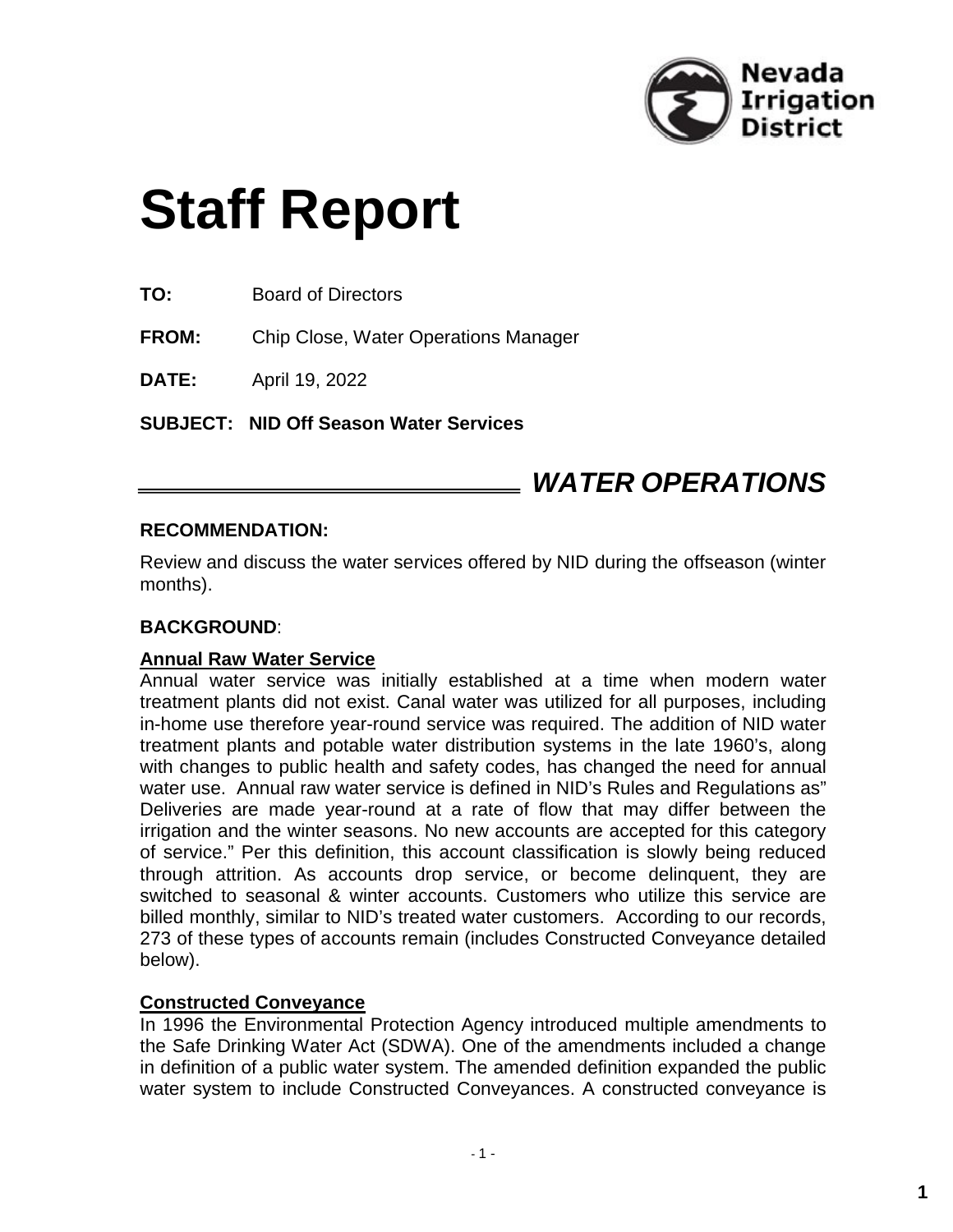defined as "the means of delivering water to include not only systems which provide water for human consumption through pipes, but also systems which provide water for human consumption through other constructed conveyances." This expanded definition meant that NID canal water customers could be considered customers of a public water system, and NID would be required to provide treatment for each connection.

Providing treatment for these connections was found infeasible due to the remote nature of many of these connections and due to a lack of point of use systems. So, to abide by the SDWA yet continue to provide year-round canal water service, NID came up with a solution that required any year-round canal water customer to provide proof of an alternate drinking water supply to continue winter water service. This self-certification provides the documentation necessary to show the Federal and State regulatory agencies that customers were not utilizing NID canal water for drinking or cooking purposes, and therefore should not be considered a supply for human consumption.

The program requires that each customer self-certify that they have an alternate potable water supply from a bottled water delivery company to their home. District staff periodically checks bottled water delivery receipts to ensure compliance. To date, there are 119 customer accounts classified as "Constructed Conveyance" accounts. New Constructed Conveyance accounts are no longer allowed. Additionally, when a constructed conveyance parcel changes ownership, NID sends a new questionnaire to ensure continued certification.

### **Fall / Stock Water Service**

Fall water service is defined in NID's Rules and Regulations as "A service available during the period from October 15 to December 1, both dates inclusive. This service will only be provided when and where the District has available water and is secondary to seasonal or demand water". Historically, Fall /Stock water was seldomly used and was developed to provide a short period of water supply to hold ranchers over until the rains begin falling in December. The request for this service in recent years has greatly expanded due to drought and worries over late fall fire protection. In 2015, there were 14 customers utilizing this service as compared to 137 in 2020. Per its definition, this water service is only offered in years when water supply is robust. This water service was not offered in 2021due to drought conditions.

#### **Winter Water Service**

Winter water service is defined in NID Rules and Regulations as "Water delivered approximately October 15 and ending approximately April 14, unless otherwise determined by the Board". The most common request for winter water today is for Stock Water (drinking water for animals), irrigation through the winter months, and incidental home use, including showers and toilets. The demand for winter water service has increased in recent years due to drought conditions. Many customers